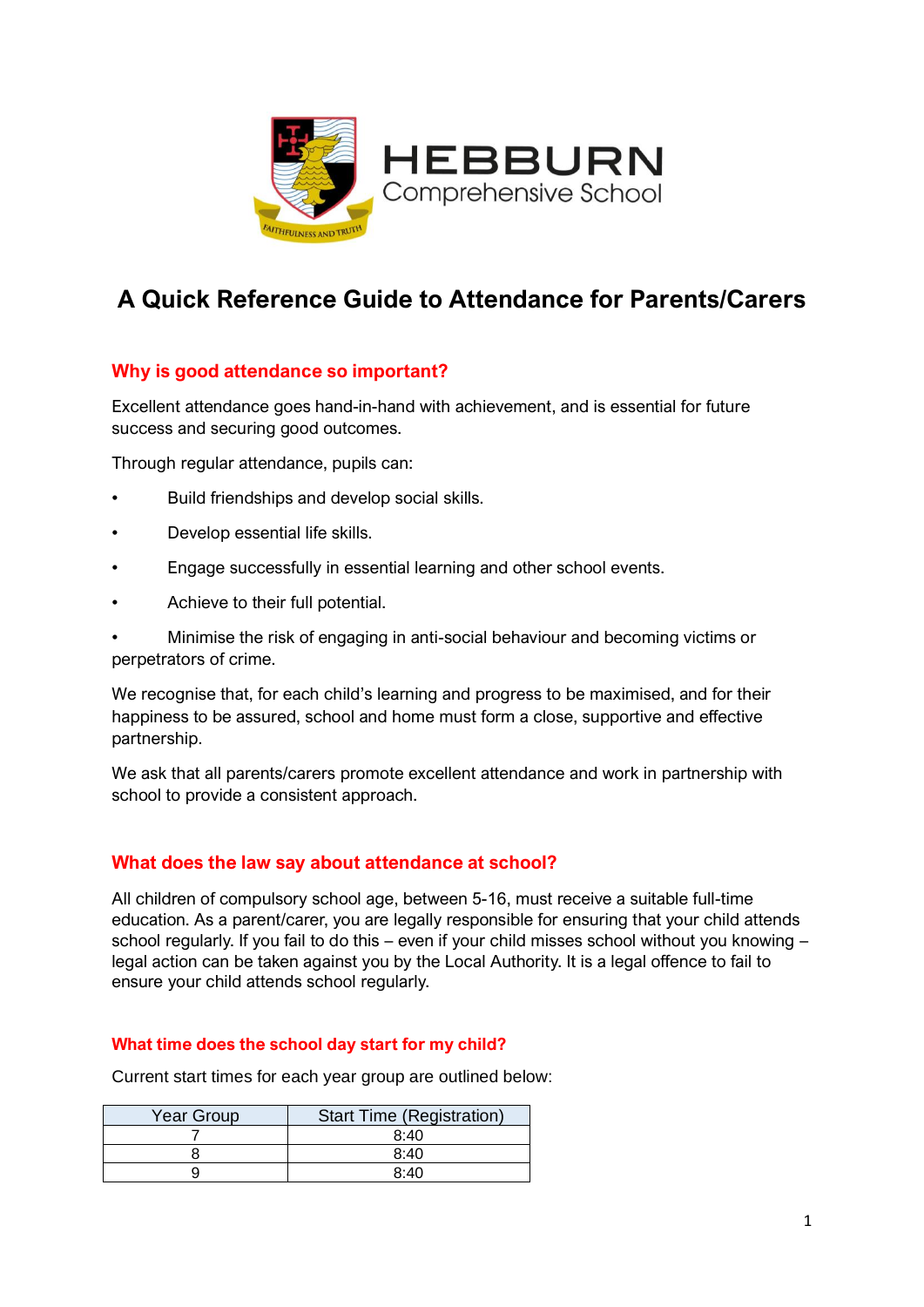| 9.10 |
|------|
| 9.10 |

#### **What should I do if my child is unable to attend school for a genuine reason?**

If your child is prevented, for any reason, from attending, or is late, it is essential that you notify the attendance office as soon as possible, on the first day of absence: 0191 4833199 (Option 1.) This contact is regarded as an essential safeguarding procedure. You should give details of your child, reason for absence and the expected date of return.

## **What should I do on the second day of absence, and thereafter?**

For safeguarding reasons, we ask that parents/carers continue to contact school at the start of each new day of absence. This can be done via text or the MCAS app, as well as by phone.

## **What will school do if I fail to notify them of my child's absence?**

In order to ensure your child's safety, we will:

- Day 1 (am) The Attendance Office will send a text. Please reply with the reason for your child's absence.
- Day 1 (pm) School will send another text. Please reply with the reason for your child's absence.
- Day 2 Your child's Intervention Manager will contact you by telephone. Please answer immediately and confirm the reason for your child's absence.
- Day 3 If we still do not have a reason for absence by Day 3, a home visit will be made, to ensure your child is safe.

**Important note**: if the home visit is unsuccessful, the school's safeguarding procedures will be implemented.

It is imperative that parents/carers:

- o Provide accurate, up-to-date contact details.
- o Provide the school with more than one emergency contact number.
- $\circ$  Update school without delay, if their contact details change. Parents and carers can update their contact details via the *My Child At School App*.

#### **What if my child has a medical or dental appointment?**

As far as possible, you should attempt to book medical and dental appointments outside of school hours. Where this is not possible, a note and appointment card should be sent to the attendance office.

If the appointment requires your son/daughter to leave during the school day, they must be signed out at the reception by a parent/carer, unless other arrangements have been agreed in advance.

**Important**: your child **must** attend school *before* and *after* the appointment, unless there are medical reasons why this cannot happen.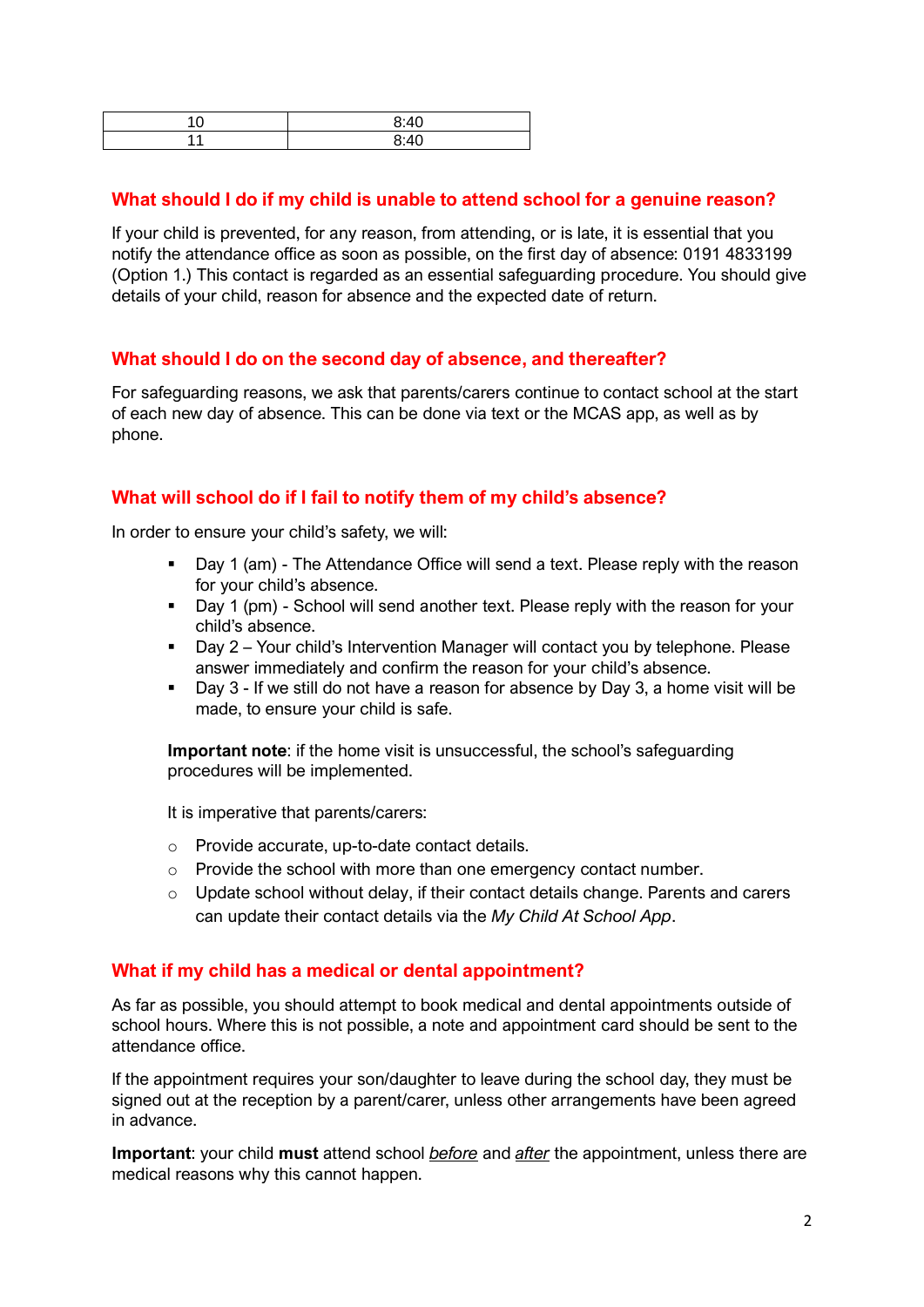# **What if my child is off school regularly due to medical reasons?**

We will always endeavour to work with families and support pupils with genuine medical needs; however, if there is cause for concern about the veracity of an illness, the school will request that parents/carers provide medical evidence.

School reserves the right to record absences as 'unauthorised' if not satisfied about the authenticity of an illness. Medical evidence could take the form of prescriptions and/or medical appointment cards.

# **Can I request a 'Leave of Absence' for my child?**

You should be aware that any absence from school, for whatever reason, will potentially have a detrimental effect on your child's learning and progress. For this reason, authorisation will only be granted in **exceptional circumstances**.

# **Can I request a holiday during term time?**

Our aim is to prepare pupils for their future lives and careers. With this in mind, we require parents to observe the school holidays as set out by the Local Authority.

Leave during term time will only be authorised in **exceptional circumstances**, for example bereavement or serious illness. Any requests for leave during term time will be considered on an individual basis.

If term time leave is not granted, taking a pupil out of school will be recorded as an unauthorised absence and may result in sanctions such as a penalty notice. (See the Local Authority Code for Penalty Notices, at the end of this document, for further information.)

# **How can I find out my child's attendance percentage?**

Your child's attendance data can be accessed through the *My Child At School* App. Alternatively, you can contact your child's Intervention Manager, for attendance information.

## **What will happen if my child's attendance falls below the school target?**

We will monitor your child's attendance using the following traffic light system as a benchmark:



Red – Danger Zone - **Below 91%**

Amber – At Risk Zone – **92% - 96%**

Green Zone – Safety Zone –**97% and Above**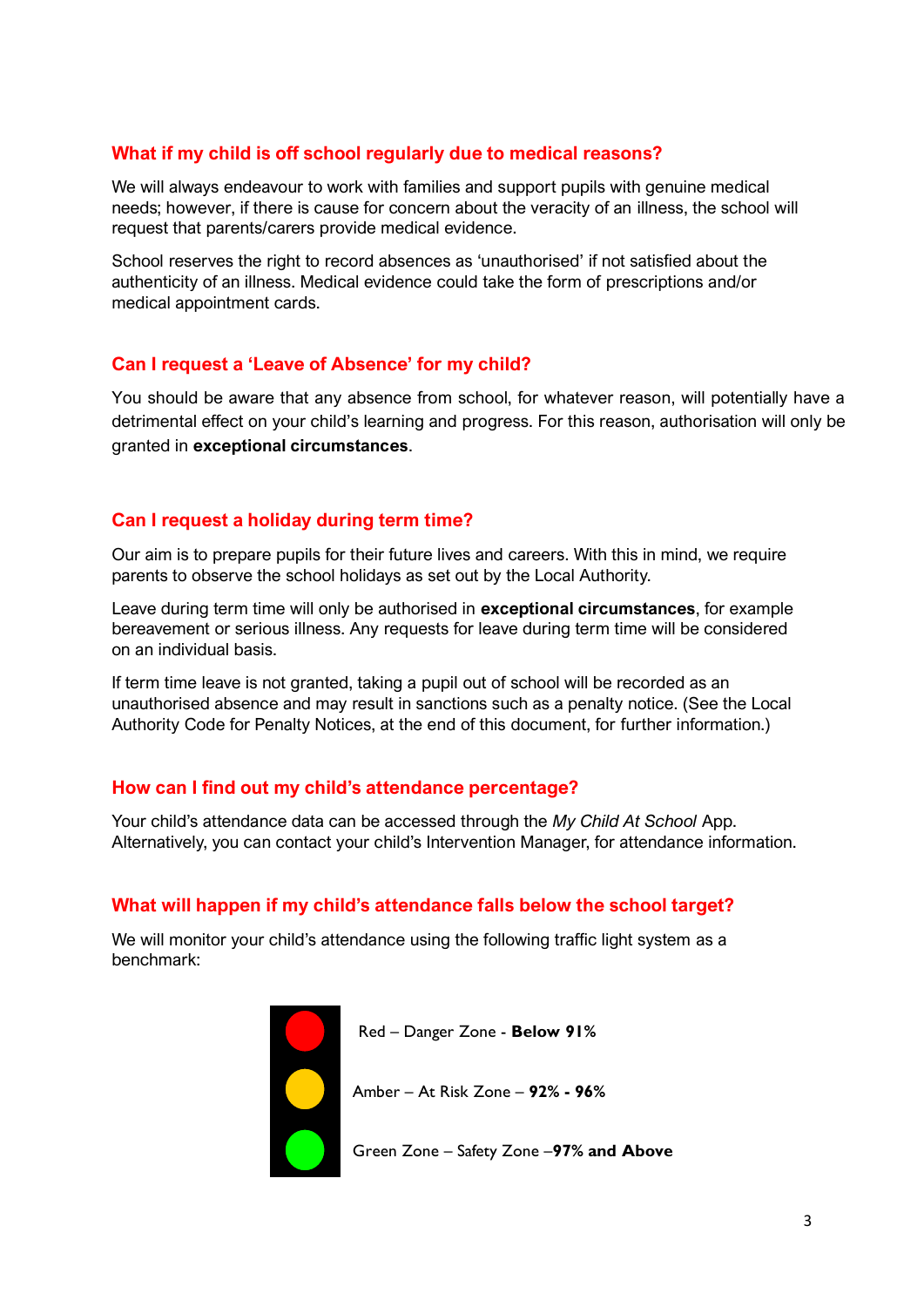There are four stages to our monitoring process, which are intended to improve pupil attendance levels and maximise learning potential. We endeavour to give our pupils the very best start in life and have high standards in relation to expectations about attendance and punctuality.

**Stage 1** – If there are emerging concerns about attendance, a letter will be sent out reminding parents/carers of the importance of good attendance.

**Stage 2** – If no improvement is made following Stage 1 and there is additional absence, which causes further concern, another letter will be sent home. This letter will include a parent survey, requesting more information regarding the barriers to your child attending school, so that we can identify ways to support your child and put appropriate intervention in place. Medical evidence will be requested at this stage and we would encourage parents/carers to arrange to speak to school about any concerns they may have in relation to their child's attendance.

**Stage 3** – Pupils continue to show little, or no improvement and attendance has deteriorated even further. A letter will be sent home advising that the pupil will be placed on a four week monitoring period. During this monitoring period, 100% attendance is required, unless medical evidence can be provided.

**Stage 4** – Pupils who are absent within the four week time frame, and who, therefore, do not pass the four week monitoring period, will be moved to Stage 4 and considered for referral to the local authority.

Our aim is for our pupils to have excellent attendance and punctuality and we ask for the cooperation of parents/carers with this matter.

#### **Above 97%: Less than 6 days absence a year**

Pupils in this group will almost certainly get the best grades they can, leading to better prospects for the future. Pupils will get into the habit of good attendance, helping to prepare them for the world of work.

#### **95%: 10 days absence a year**

Pupils in this group are likely to reach their target grades and form a habit of attending school regularly.

#### **92%: 15 days absence a year**

Pupils in this group are missing three weeks of school per year; it will be difficult for them to achieve their target grades. The school may consider referring pupils with this level of attendance to the Local Authority.

#### **90% or below: 19 days (or more) absence a year**

The Government categorise pupils in this group as 'Persistent Absentees'. It will be almost impossible for these pupils to keep up with their school work, due to gaps in learning caused by absence. Parents/carers of pupils in this group could face the possibility of legal action from the Local Authority.